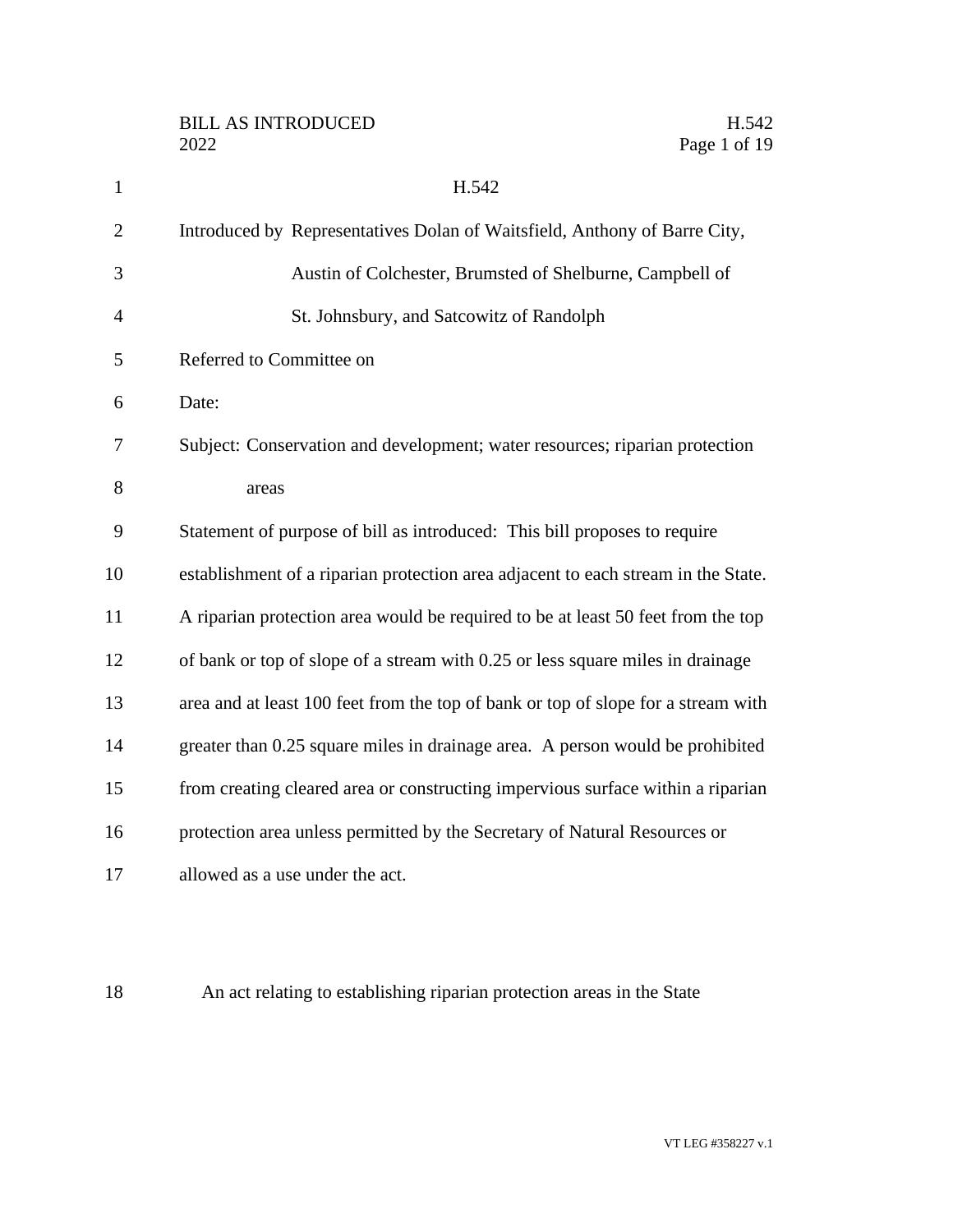|                | <b>BILL AS INTRODUCED</b><br>H.542<br>Page 2 of 19<br>2022                     |  |
|----------------|--------------------------------------------------------------------------------|--|
| $\mathbf{1}$   | It is hereby enacted by the General Assembly of the State of Vermont:          |  |
| $\overline{2}$ | Sec. 1. FINDINGS                                                               |  |
| 3              | The General Assembly finds that:                                               |  |
| 4              | (1) The surface waters of Vermont, including rivers, streams, lakes, and       |  |
| 5              | wetlands, are an invaluable resource to the State and its citizens. Surface    |  |
| 6              | waters provide drinking water, support recreation and tourism, provide         |  |
| 7              | residential and commercial uses that include agriculture and industrial uses,  |  |
| 8              | and support wildlife habitat.                                                  |  |
| 9              | (2) The rivers and streams of the State are held in trust by the State for     |  |
| 10             | its citizens, and, thus, the State is committed to protect and conserve these  |  |
| 11             | waters for current citizens and future generations.                            |  |
| 12             | (3) According to the State of Vermont Lake Champlain Total Maximum             |  |
| 13             | Daily Load (TMDL) Phase I Plan, over 20 percent of the phosphorus pollutant    |  |
| 14             | load delivered to Lake Champlain comes from erosion due to unstable streams    |  |
| 15             | and loss of river corridor and floodplain function. Additionally, according to |  |
| 16             | the State Hazard Mitigation Plan, Vermont is experiencing increased frequency  |  |
| 17             | of severe precipitation events brought about by a changing climate.            |  |
| 18             | (4) Restoring and protecting river corridors, floodplains, wetlands, and       |  |
| 19             | adjacent woody vegetated riparian areas are among the State's principal and    |  |
| 20             | cost-effective clean water restoration priorities of the Lake Champlain TMDL.  |  |
| 21             | (5) According to the Lake Champlain TMDL Phase I Plan, woody                   |  |
| 22             | vegetated riparian areas improve water quality by filtering and absorbing      |  |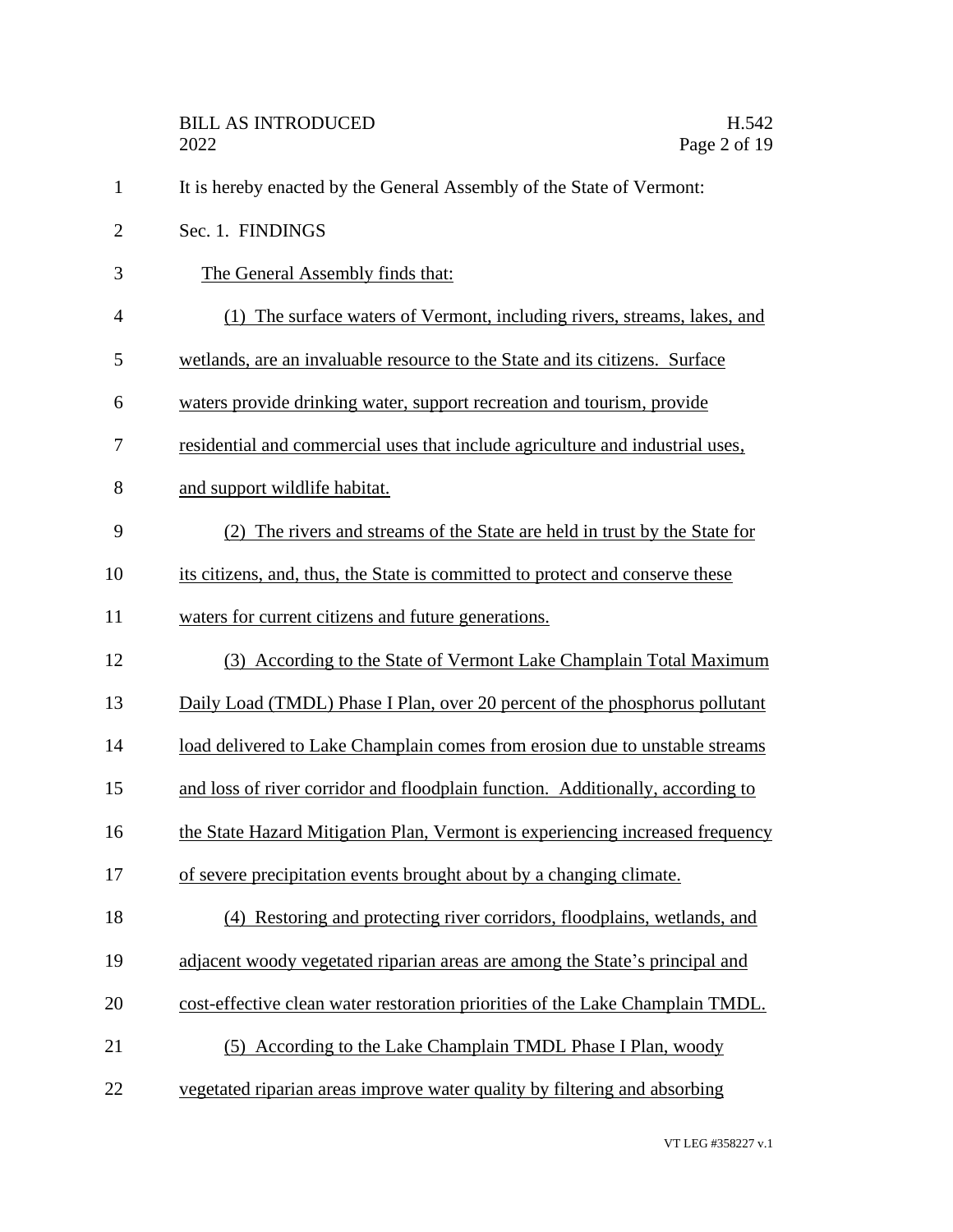| $\mathbf{1}$   | nutrient pollution in runoff and by supporting the integrity of stream banks to |
|----------------|---------------------------------------------------------------------------------|
| $\overline{2}$ | help guard against erosion. Healthy woody vegetated riparian areas offer        |
| 3              | additional benefits such as supporting fish habitat function and providing      |
| $\overline{4}$ | habitat and movement corridors for wildlife.                                    |
| 5              | (6) River corridors, floodplains, and wetlands with woody vegetated             |
| 6              | riparian areas:                                                                 |
| 7              | (A) Dampen flood energy and soil erosion by moderating stream                   |
| 8              | flow velocities when floodwaters spill onto them.                               |
| 9              | (B) Allow for sediment deposition on floodplains during floods,                 |
| 10             | which account for the greatest volumes of sediment over time.                   |
| 11             | (C) Moderate streambank failures due to the root strength, root depth,          |
| 12             | and root density of the vegetated buffer. This role of river corridors,         |
| 13             | floodplains, and wetlands with woody vegetated riparian areas in attenuating    |
| 14             | flood impacts is an important climate resiliency strategy, benefiting           |
| 15             | landowners and communities statewide.                                           |
| 16             | River corridors, floodplains, wetlands, and woody vegetated riparian            |
| 17             | areas are vulnerable to encroachment and piecemeal development that could       |
| 18             | result in significant increases in water quality degradation from runoff and    |
| 19             | erosion as well as increases in vulnerability of flood impacts for communities, |
| 20             | particularly those communities downstream.                                      |
| 21             | (8) One of the functions of the Agency of Natural Resources is to work          |
| 22             | with municipalities to protect public safety and infrastructure and encourage   |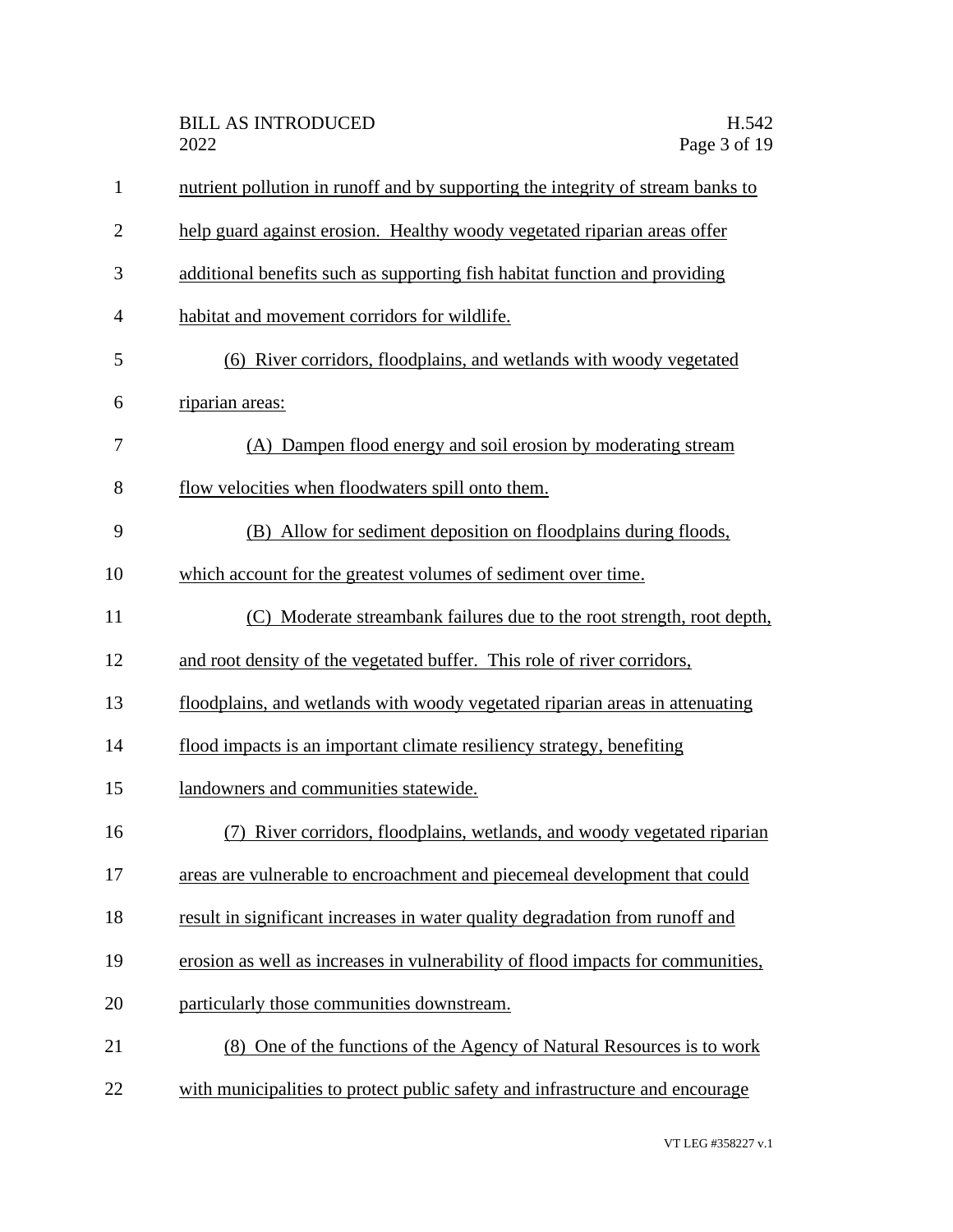| $\mathbf{1}$   | municipal adoption of enhanced floodplain and river corridor land use bylaws     |
|----------------|----------------------------------------------------------------------------------|
| $\overline{2}$ | to minimize encroachment of development in river corridors and floodplains.      |
| 3              | (9) With respect to woody vegetated riparian areas, the State has in             |
| 4              | place water quality-based programs that require protection of riparian areas     |
| 5              | adjacent to wetlands, lakes, and ponds but not adjacent to rivers and streams.   |
| 6              | Moreover, the State of Vermont, in partnership with the University of            |
| 7              | Vermont, is developing tools to aid in the restoration and protection of the     |
| 8              | State's rivers, wetlands, and floodplains, referred to as the Functioning        |
| 9              | Floodplains Initiative. Additional protection of woody vegetated riparian areas  |
| 10             | along rivers and streams is necessary.                                           |
| 11             | (10) Riparian protection areas consisting of trees and other vegetation          |
| 12             | adjacent to the State's rivers and streams function to intercept and infiltrate  |
| 13             | snowmelt and precipitation-driven surface water runoff; filter and minimize the  |
| 14             | effects of runoff containing pollutants, including nutrient pollution, sediment, |
| 15             | organic matter, pesticides, and other pollutants; help minimize erosion of the   |
| 16             | stream channel and streambank; contribute to the role of river corridors and     |
| 17             | floodplains, which slow down and attenuate the impacts of floodwaters on         |
| 18             | floodplain; and contribute to improving community resilience to flooding.        |
| 19             | Riparian protection areas also moderate water temperatures, promote open         |
| 20             | space, and preserve and protect the habitat of terrestrial and aquatic wildlife. |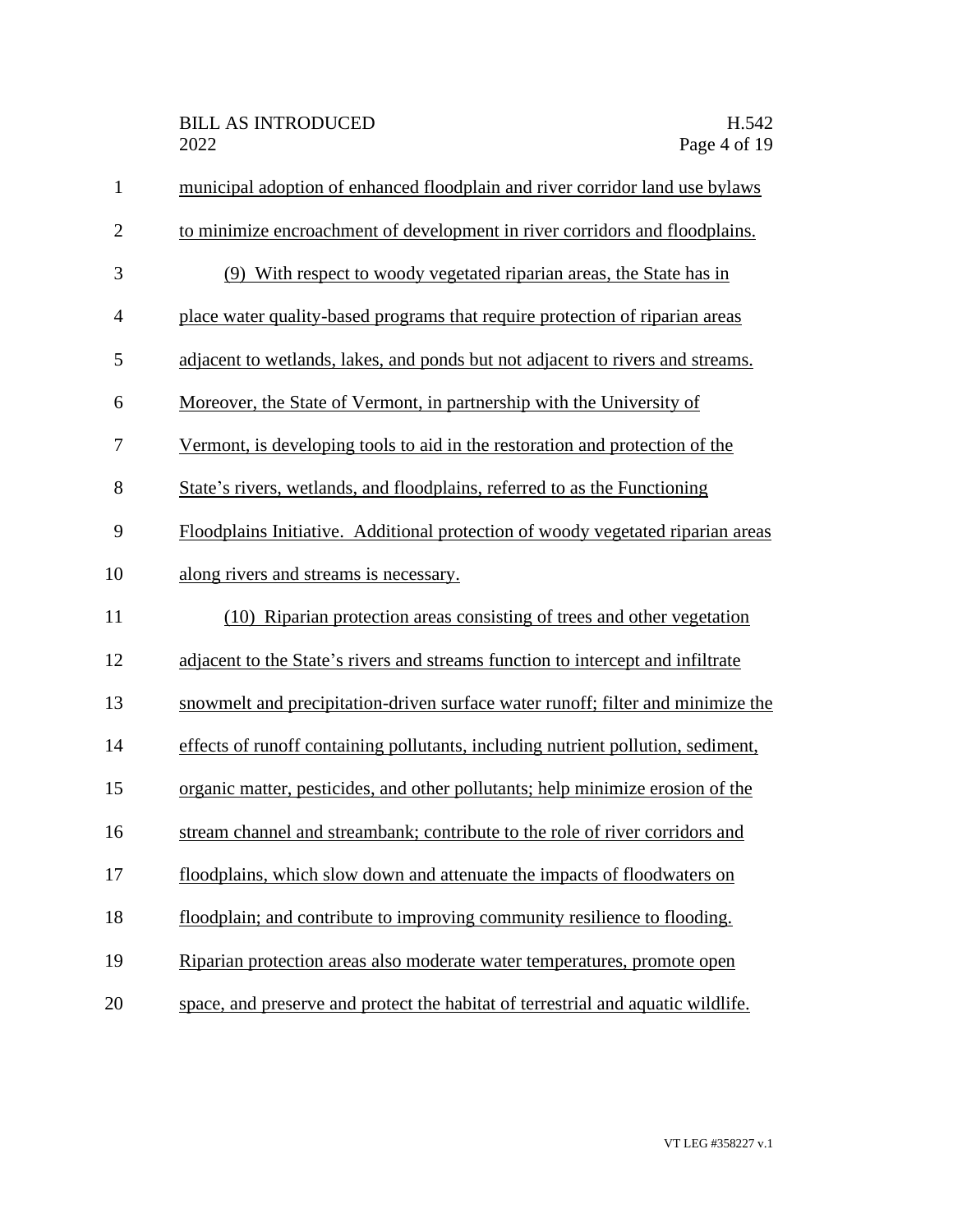| $\mathbf{1}$   | Sec. 2. 10 V.S.A. chapter 52 is added to read:                                   |
|----------------|----------------------------------------------------------------------------------|
| $\overline{2}$ | CHAPTER 52. RIPARIAN PROTECTION AREAS                                            |
| 3              | § 1491. DEFINITIONS                                                              |
| 4              | As used in this chapter:                                                         |
| 5              | (1) "Cleared area" means an area where existing vegetative cover, soil,          |
| 6              | or tree canopy is permanently removed or altered. "Cleared area" does not        |
| 7              | mean management of vegetative cover conducted according to requirements          |
| 8              | adopted by the Secretary by rule.                                                |
| 9              | (2) "Ephemeral stream" means a stream that does not have defined                 |
| 10             | channels formed by scour and that flows only in response to localized            |
| 11             | precipitation or snowmelt events.                                                |
| 12             | (3) "Impervious surface" means those manmade surfaces, including                 |
| 13             | paved and unpaved roads, parking areas, roofs, driveways, and walkways, from     |
| 14             | which precipitation runs off rather than infiltrates.                            |
| 15             | (4) "Intermittent stream" means a stream with a well-defined channel,            |
| 16             | with evidence of sediment transport, and that regularly experiences periodic     |
| 17             | interruption of surface water flow throughout its length.                        |
| 18             | (5) "Nonconforming lot or parcel" means a lot or parcel that does not            |
| 19             | conform to the riparian protection area requirements of this chapter but were in |
| 20             | conformance with all applicable laws, ordinances, and regulations prior to the   |
| 21             | enactment of this chapter, including a lot or parcel improperly authorized due   |
| 22             | to an error by a municipal administrative officer.                               |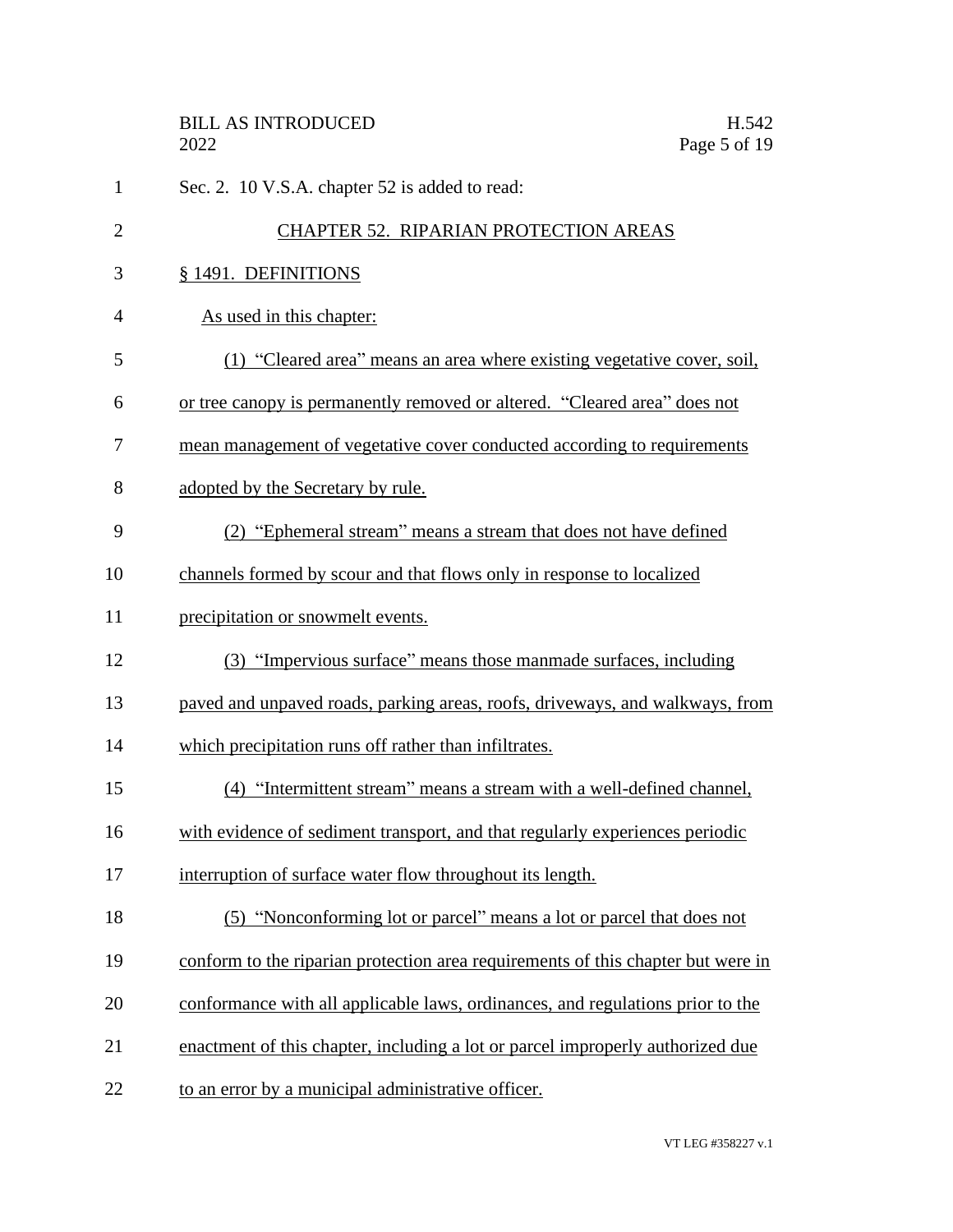| $\mathbf{1}$   | (6) "Nonconforming structure" means a structure or part of a structure            |
|----------------|-----------------------------------------------------------------------------------|
| $\overline{c}$ | that does not conform to the riparian protection area requirements of this        |
| 3              | chapter but was in conformance with all applicable laws, ordinances, and          |
| $\overline{4}$ | regulations prior to the enactment of this chapter, including a structure         |
| 5              | improperly authorized as a result of an error by a municipal administrative       |
| 6              | officer.                                                                          |
| 7              | (7) "Nonconforming use" means use of land that does not conform to                |
| 8              | the riparian protection area requirements of this section but did conform to all  |
| 9              | applicable laws, ordinances, and regulations prior to the enactment of the        |
| 10             | present by laws, including a use improperly authorized as a result of an error by |
| 11             | a municipal administrative officer.                                               |
| 12             | (8) "Nonconformity" means a nonconforming use, nonconforming                      |
| 13             | structure, or nonconforming lot or parcel.                                        |
| 14             | (9) "Perennial stream" means a watercourse or portion, segment, or                |
| 15             | reach of a watercourse, generally exceeding one-half square mile in watershed     |
| 16             | size, in which surface flows are not frequently or consistently interrupted       |
| 17             | during normal seasonal low flow periods. Perennial streams that begin flowing     |
| 18             | subsurface during low flow periods due to natural geologic conditions remain      |
| 19             | defined as perennial. All other streams or stream segments of significant         |
| 20             | length shall be termed intermittent. A perennial stream does not include the      |
| 21             | standing waters in wetlands, lakes, and ponds.                                    |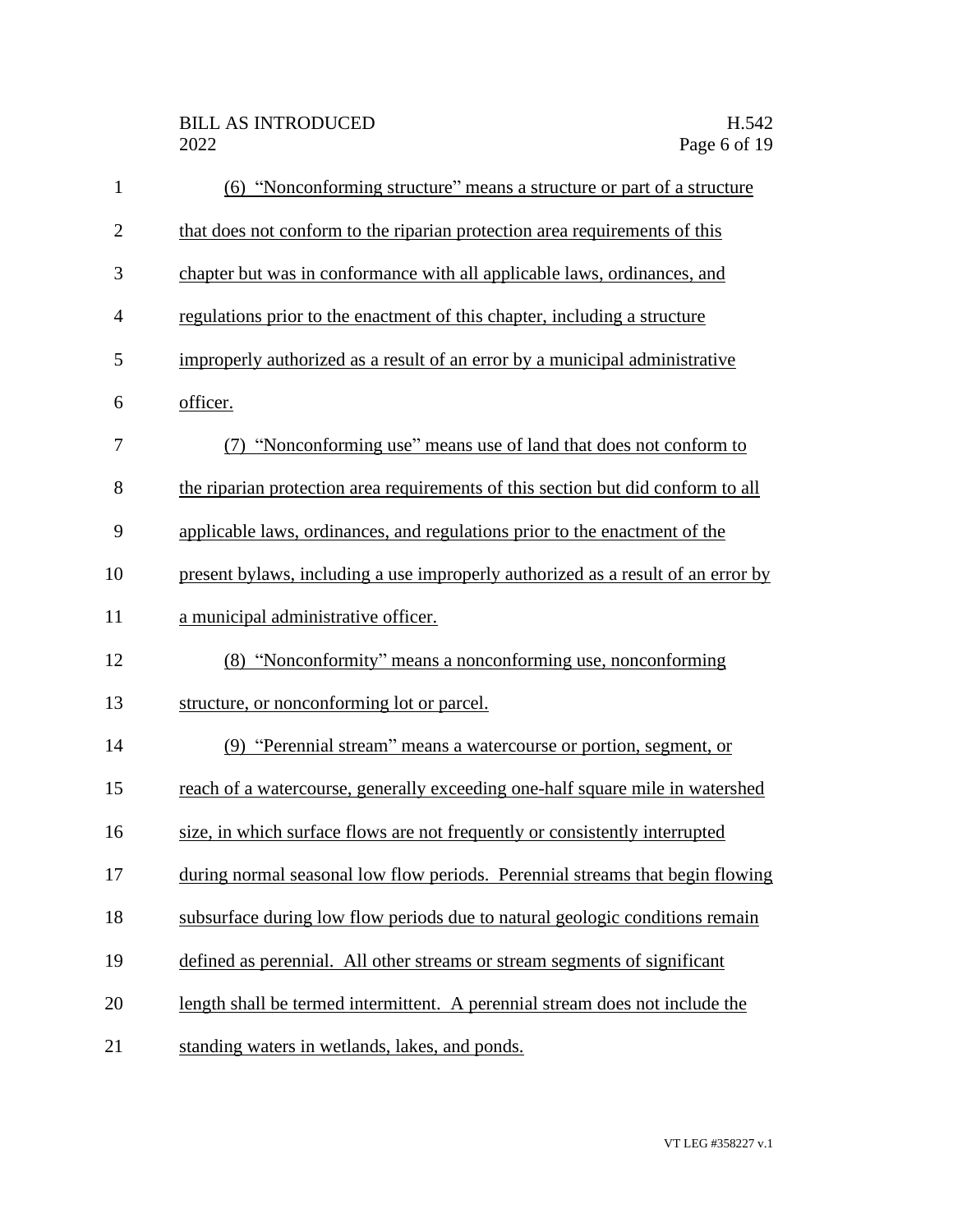| $\mathbf{1}$   | (10) "Riparian protection area" means all land within an Agency of               |
|----------------|----------------------------------------------------------------------------------|
| $\overline{2}$ | Natural Resources determined river corridor that is located within 50 feet of    |
| 3              | the top of bank or top of slope of a stream. A riparian protection area is a     |
| $\overline{4}$ | largely undisturbed area consisting of trees, shrubs, groundcover plants, duff   |
| 5              | <u>layer, and a naturally vegetated uneven ground surface.</u>                   |
| 6              | (11) "Secretary" means the Secretary of Natural Resources.                       |
| 7              | (12) "Stream" means the full length and width, including the bed and             |
| 8              | banks, of any watercourse, including rivers, creeks, brooks, ephemeral streams,  |
| 9              | intermittent streams, and branches. "Stream" does not include constructed        |
| 10             | drainageways.                                                                    |
| 11             | (13) "Top of bank" means the point along the bank of a stream where an           |
| 12             | abrupt change in slope is evident and where the stream is generally able to      |
| 13             | overflow the banks and enter the adjacent floodplain during flows at or          |
| 14             | exceeding the average annual high water stage.                                   |
| 15             | (14) "Top of slope" means a break in slopes adjacent to steep-banked             |
| 16             | streams that have little or no floodplain or a break in slope where the side     |
| 17             | slopes adjacent to an incised, or deeply cut, channel meet floodplains that have |
| 18             | been abandoned or are undergoing abandonment.                                    |
| 19             | (15) "Vegetative cover" means mixed vegetation within the protected              |
| 20             | shoreland area consisting of trees, shrubs, groundcover, and duff. "Vegetative   |
| 21             | cover" does not mean grass lawns; noxious weeds designated by the Secretary      |
| 22             | of Agriculture, Food and Markets under 6 V.S.A. chapter 84; or nuisance          |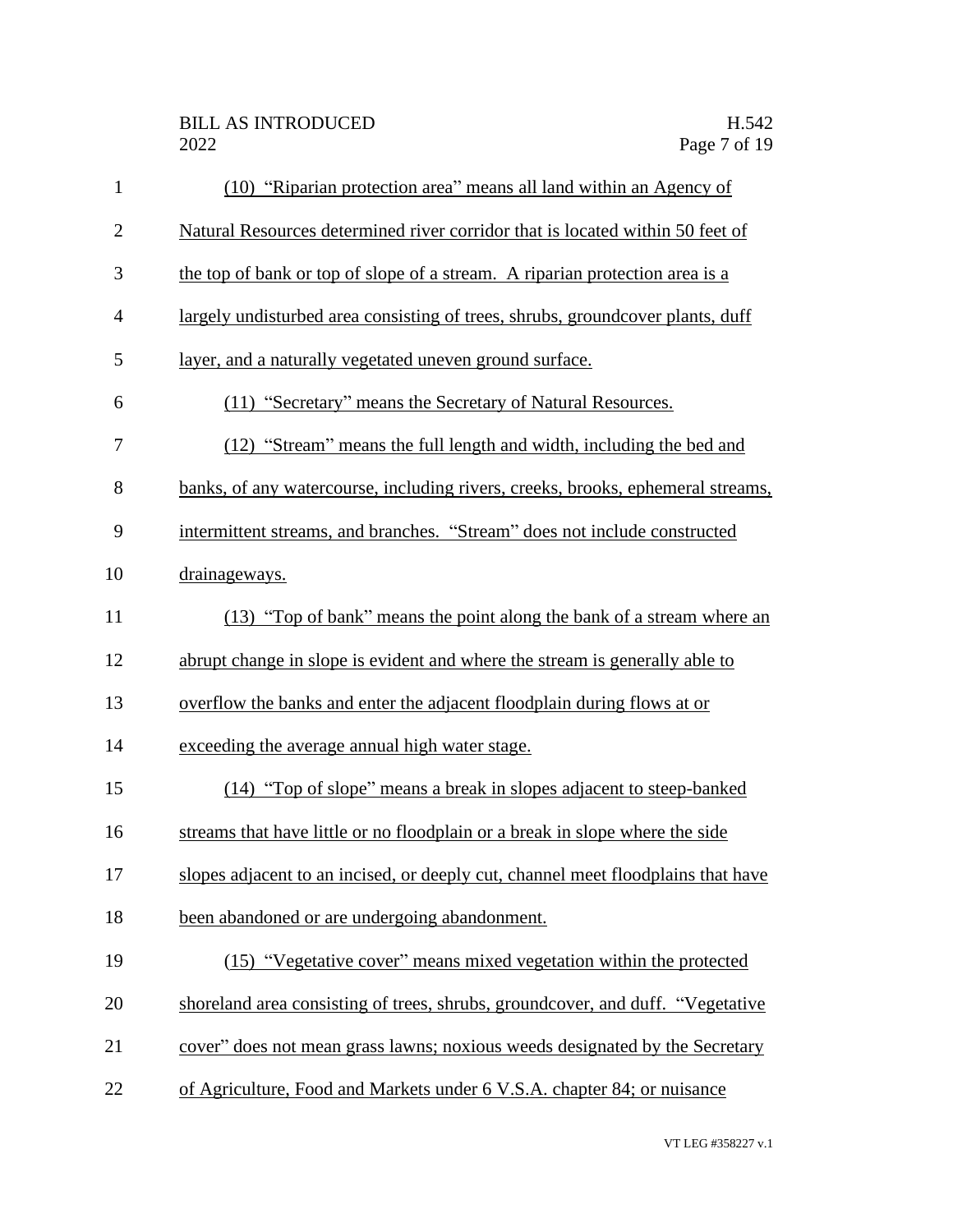|                | <b>BILL AS INTRODUCED</b><br>H.542<br>Page 8 of 19<br>2022                         |
|----------------|------------------------------------------------------------------------------------|
| 1              | plants, such as poison ivy and poison oak, designated by the Secretary of          |
| $\overline{2}$ | Natural Resources.                                                                 |
| 3              | § 1492. ESTABLISHMENT OF RIPARIAN PROTECTION AREA;                                 |
| 4              | <b>VEGETATIVE COVER AREA</b>                                                       |
| 5              | (a) Unless otherwise provided in this chapter, a riparian protection area          |
| 6              | shall be established on lands adjacent to each stream in the State.                |
| 7              | (b) A riparian protection area shall be at least 50 feet from the top of bank      |
| 8              | or top of slope of a stream with 0.25 or less square miles in drainage area and    |
| 9              | at least 100 feet from the top of bank or top of slope for a stream with greater   |
| 10             | than 0.25 square miles in drainage area.                                           |
| 11             | (c) The boundary of the riparian protection areas shall be measured                |
| 12             | horizontally across the surface of the land from the top of bank or top of slope   |
| 13             | of a stream.                                                                       |
| 14             | (d) A vegetative cover area shall be established within the riparian               |
| 15             | protection area on all lands at least 35 feet from the top of bank or top of slope |
| 16             | of a stream. A use of land in the vegetative cover area may occur only when        |
| 17             | permitted by the Secretary or otherwise allowed under this chapter. The            |
| 18             | vegetative cover area shall be managed according to standards established by       |
| 19             | the Secretary of Natural Resources by rule.                                        |
| 20             | (e) Land in the riparian protection area located beyond the vegetative cover       |
| 21             | area shall be known as the flexible area. A person can create cleared area or      |
| 22             | impervious surface within the flexible area, provided that:                        |

VT LEG #358227 v.1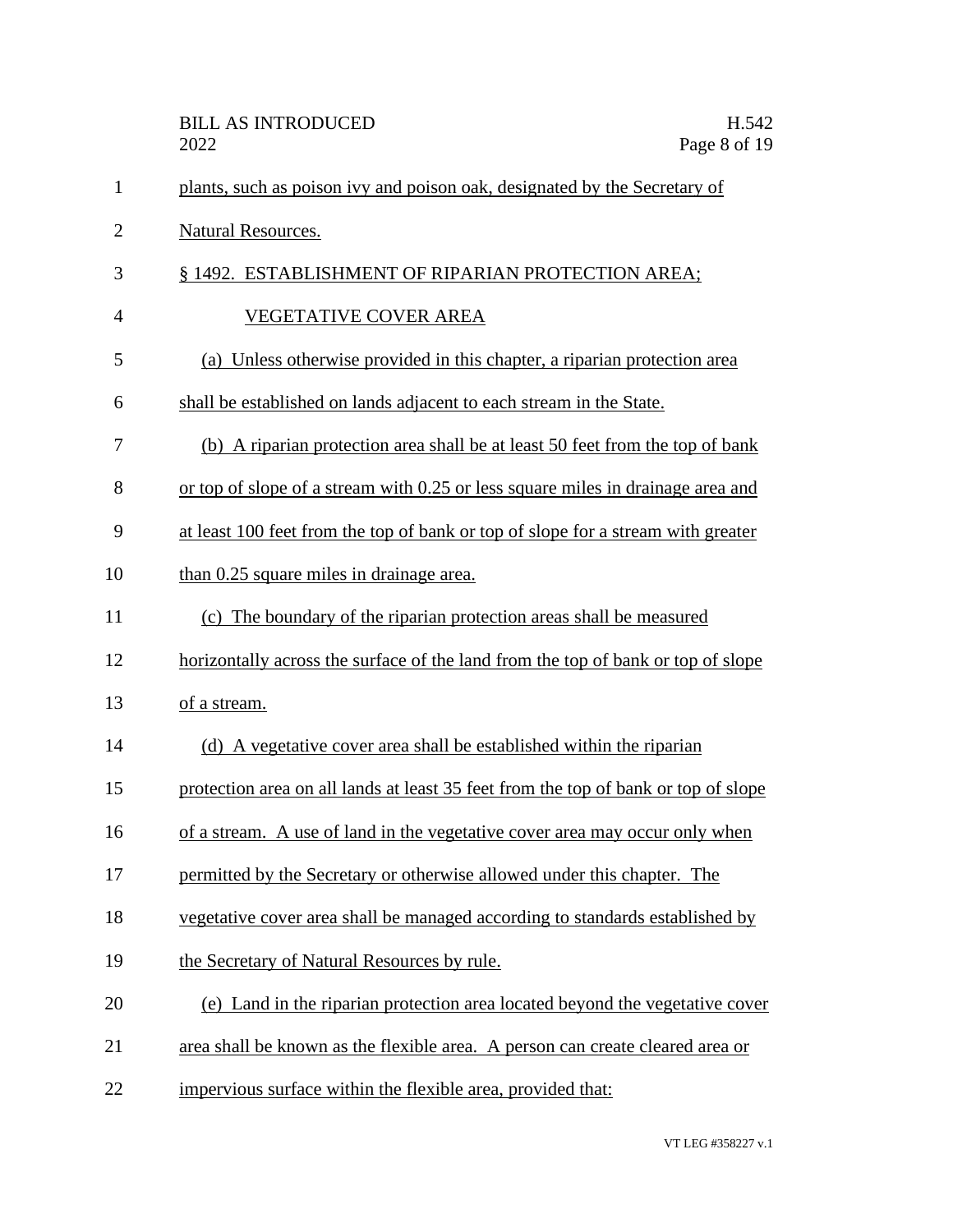|                | <b>BILL AS INTRODUCED</b><br>H.542<br>Page 9 of 19<br>2022                        |
|----------------|-----------------------------------------------------------------------------------|
| 1              | (1) the activity is permitted by the Secretary or is otherwise allowed            |
| $\overline{2}$ | under this chapter;                                                               |
| 3              | (2) not less than 70 percent of the flexible area is covered by forested          |
| 4              | crown cover;                                                                      |
| 5              | (3) not more than 20 percent of the flexible area is covered in                   |
| 6              | impervious surface; and                                                           |
| 7              | (4) the functions and values of the riparian protection area are                  |
| 8              | maintained.                                                                       |
| 9              | § 1493. PROHIBITION; PERMIT: REGULATED USES                                       |
| 10             | (a) A person shall not create cleared area or construct impervious surface        |
| 11             | within a riparian protection area unless permitted by the Secretary of Natural    |
| 12             | Resources or allowed as a use under this chapter.                                 |
| 13             | (b) The Secretary of Natural Resources may issue a permit for one or more         |
| 14             | of the following activities that create cleared area, construct impervious        |
| 15             | surface, or engage in other uses within a riparian protection area subject to the |
| 16             | standards and conditions adopted by the Secretary by rule:                        |
| 17             | (1) new cleared area or impervious surface created or constructed within          |
| 18             | a riparian protection area, provided that:                                        |
| 19             | (A) encroachment into the riparian protection area is necessary in                |
| 20             | order to fulfill the purpose of the cleared area or impervious surface;           |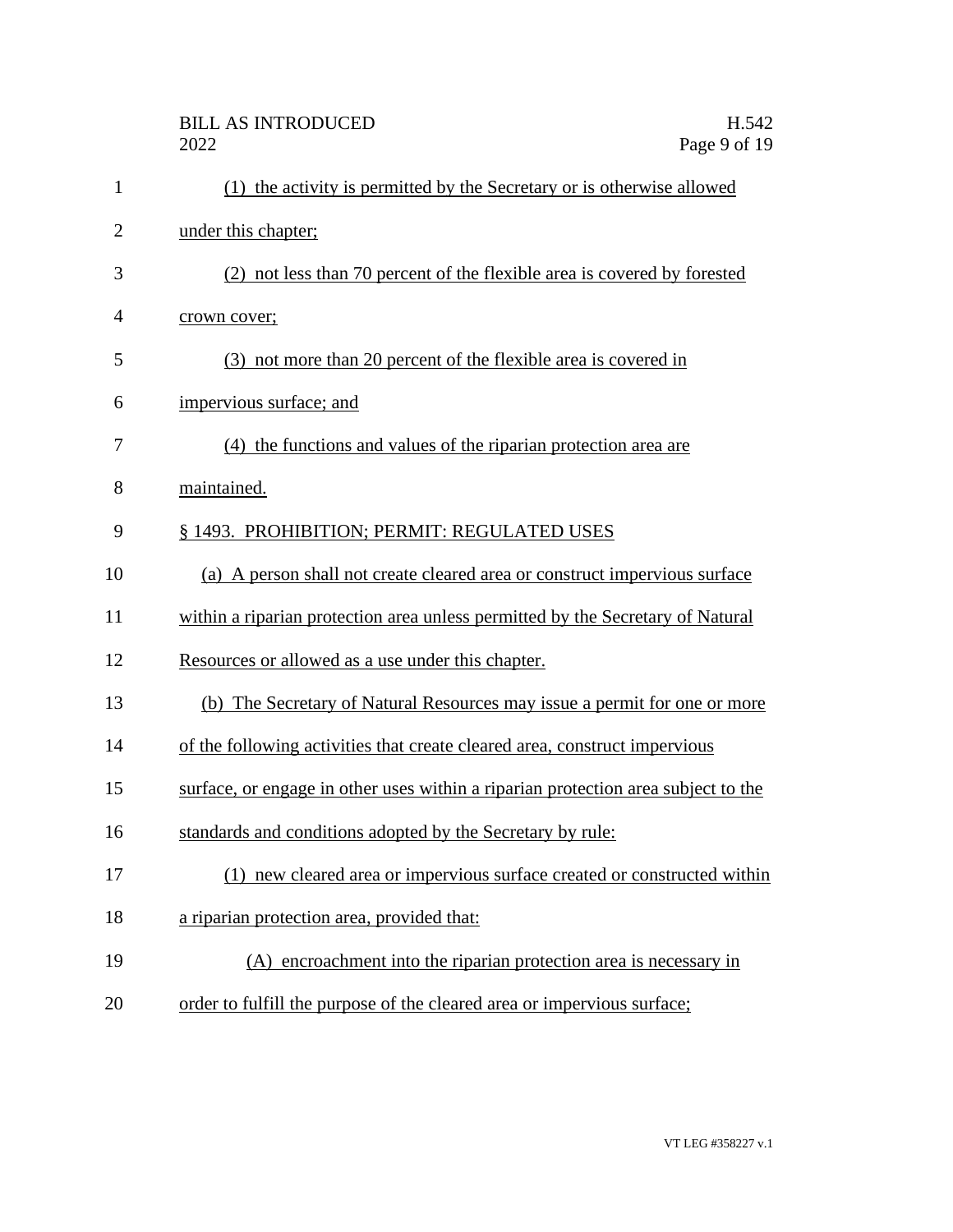| $\mathbf{1}$   | (B) the applicant shall retain in its natural condition the vegetative              |
|----------------|-------------------------------------------------------------------------------------|
| $\overline{2}$ | cover area of the riparian protection area that is not affected by the cleared area |
| 3              | or impervious surface;                                                              |
| 4              | (C) the applicant shall retain or provide vegetative cover that screens             |
| 5              | the cleared area or impervious surface from the surface of a stream;                |
| 6              | (D) the applicant shall stabilize the bank of the stream from erosion               |
| 7              | with vegetative cover when required by rule or by the Secretary as a permit         |
| 8              | condition;                                                                          |
| 9              | (E) the applicant shall take reasonable steps to minimize the impact                |
| 10             | of the cleared area or impervious surface on the riparian protection area; and      |
| 11             | (F) the applicant shall mitigate any impact to the riparian protection              |
| 12             | area;                                                                               |
| 13             | new access to streams that are public waters subject to conditions in               |
| 14             | a permit;                                                                           |
| 15             | (3) use or storage of hazardous materials, as that term is defined in               |
| 16             | section 6602 of this title, provided that any standards adopted by the Secretary    |
| 17             | shall be consistent with and at least as stringent as State and federal law;        |
| 18             | (4) use of storage of other materials that could impair water quality,              |
| 19             | provided that any requirements adopted by the Secretary shall be consistent         |
| 20             | with and at least as stringent as State and federal law;                            |
| 21             | (5) recreational uses, including docks, decks, piers, access areas, landing         |
| 22             | areas, and beaches;                                                                 |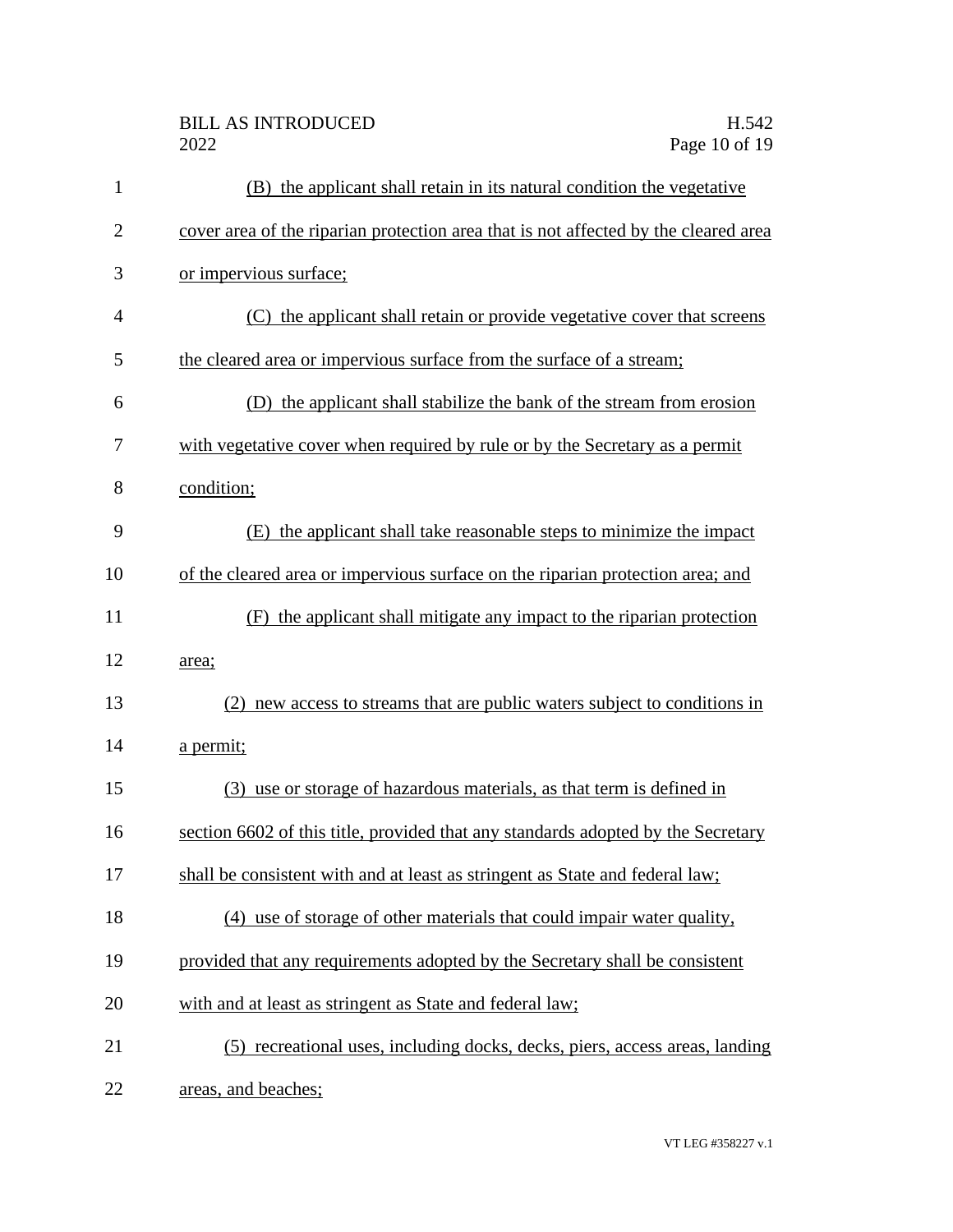| $\mathbf{1}$   | (6) construction of new utility lines to the extent necessary to cross or         |
|----------------|-----------------------------------------------------------------------------------|
| $\overline{2}$ | encroach into the riparian protection area where there is no feasible alternative |
| 3              | for providing or extending utility services;                                      |
| 4              | (7) new stormwater treatment facilities or practices permitted by the             |
| 5              | Secretary of Natural Resources and compliant with the Agency of Natural           |
| 6              | <b>Resources Stormwater Management Manual;</b>                                    |
| 7              | (8) river or stream conservation or restoration projects approved by the          |
| 8              | Secretary of Natural Resources;                                                   |
| 9              | (9) construction of new alignment linear public transportation facilities;        |
| 10             | (10) private crossings of riparian protection areas, including driveways          |
| 11             | and other access roads, necessary to gain access to land on the opposite side of  |
| 12             | the protection area, or for purposes of providing safe access to an allowed use,  |
| 13             | in cases where there is no feasible alternative for providing safe access;        |
| 14             | (11) construction of fences, walls, or signs; or                                  |
| 15             | (12) encroachment necessary for providing for or improving public                 |
| 16             | facilities, provided that:                                                        |
| 17             | (A) the encroachment on the riparian protection area is necessary in              |
| 18             | order to provide for or improve the public facility;                              |
| 19             | (B) the applicant shall retain vegetative cover in the portion of the             |
| 20             | riparian protection area that is not subject to the encroachment;                 |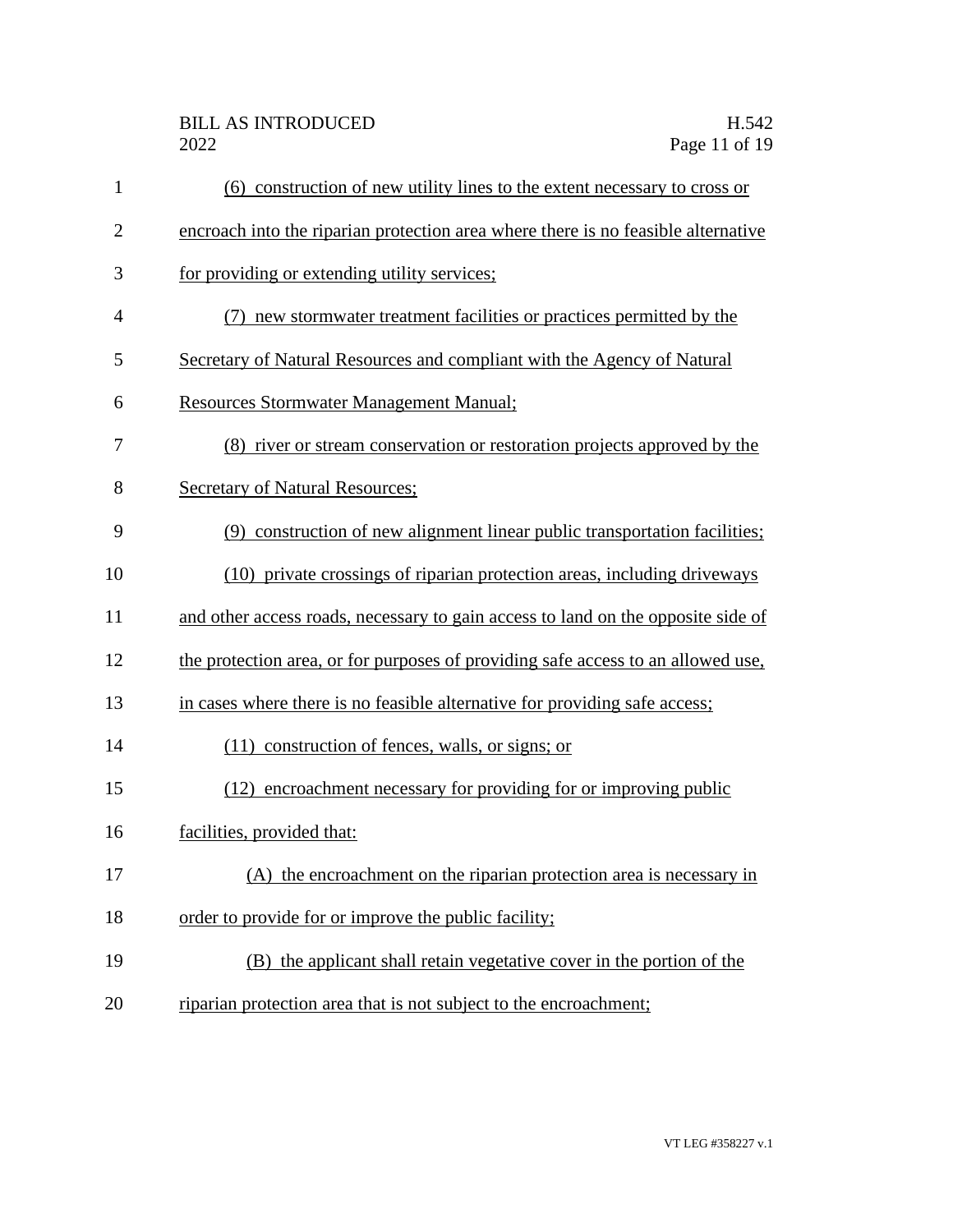| (C) the applicant shall retain or provide vegetative cover that screens          |
|----------------------------------------------------------------------------------|
| the cleared area, impervious surface, or other allowed use from the surface of a |
| stream;                                                                          |
| (D) the applicant shall stabilize the bank of the stream from erosion            |
| when necessary with vegetative cover;                                            |
| (E) the applicant shall take reasonable steps to minimize the impact             |
| on the riparian protection area; and                                             |
| the applicant shall mitigate any impact to the riparian protection<br>(F)        |
| area according to the rules adopted by the Secretary of Natural Resources        |
| under section 1496 of this title.                                                |
| (c) Change in nonconformity. Any conformity may be expanded, altered,            |
| or reconstructed, provided that all of the following requirements are met:       |
| (1) If the expansion, alteration, or reconstruction involves a structure,        |
| the structure was originally constructed on or before July 1, 2023.              |
| (2) The nonconformity shall not be changed to another nonconforming              |
| use.                                                                             |
| (3) A nonconformity that is discontinued for two years or abandoned              |
| shall not be resumed.                                                            |
| (4) A nonconformity that is replaced by a use authorized under this              |
| chapter may not revert to a nonconforming use.                                   |
| (5) If a structure associated with a nonconformity is damaged or                 |
| destroyed by over 75 percent of its market value by floodwater inundation or     |
|                                                                                  |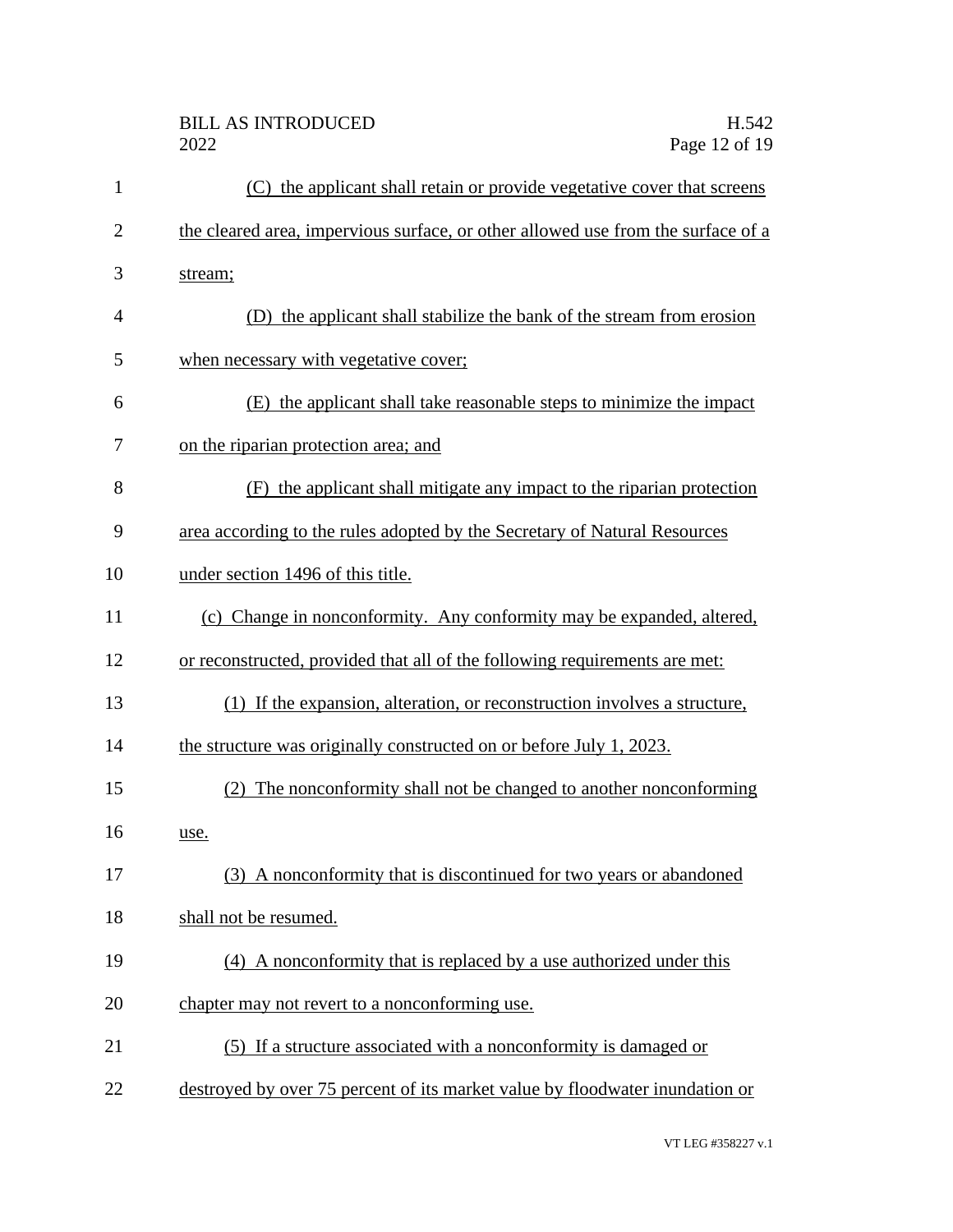| $\mathbf{1}$   | fluvial erosion, the structure shall not be rebuilt within the riparian protection |  |  |  |
|----------------|------------------------------------------------------------------------------------|--|--|--|
| $\overline{2}$ | area unless authorized by the Secretary of Natural Resources.                      |  |  |  |
| 3              | (6) Enlargement or reconstruction of a structure associated with a                 |  |  |  |
| 4              | nonconformity within a riparian protection area shall be permitted if the          |  |  |  |
| 5              | Secretary of Natural Resources determines that the new cleared area or             |  |  |  |
| 6              | impervious surface does not decrease the existing structure setback from the       |  |  |  |
| 7              | stream or increase the encroachment within the riparian protection area, and       |  |  |  |
| 8              | the total building footprint area of the expanded or reconstructed structure is    |  |  |  |
| 9              | not more than 50 percent or 1,000 square feet larger than the footprint of the     |  |  |  |
| 10             | structure lawfully existing on or before the effective date of this act.           |  |  |  |
| 11             | New accessory structures appurtenant to a nonconformity within a                   |  |  |  |
| 12             | riparian protection area shall only be permitted if it is determined that the      |  |  |  |
| 13             | accessory structure does not extend into the riparian protection area any farther  |  |  |  |
| 14             | than the existing structure, and the total building footprint area of the new      |  |  |  |
| 15             | accessory structure is not more than 50 percent of the footprint of the            |  |  |  |
| 16             | preexisting structure or 1,000 feet larger.                                        |  |  |  |
| 17             | § 1494. ALLOWED USES                                                               |  |  |  |
| 18             | The following uses are allowed in the riparian protection area and shall not       |  |  |  |
| 19             | require a permit under section 1493 of this title:                                 |  |  |  |
| 20             | (1) maintenance of vegetative cover and planting within a riparian                 |  |  |  |
| 21             | protection area, including the cutting of dead or dangerous leaning or broken      |  |  |  |
|                |                                                                                    |  |  |  |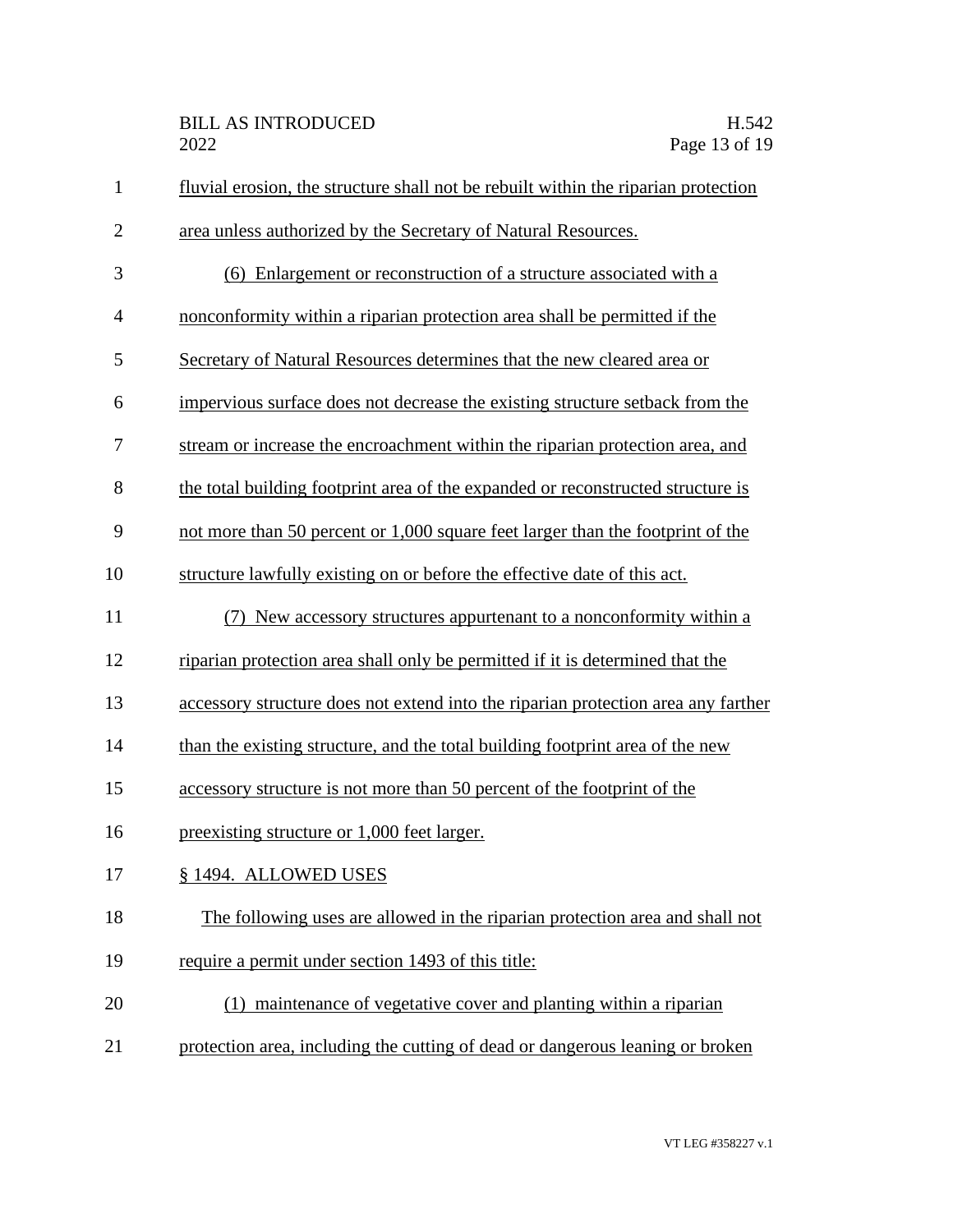| $\mathbf{1}$   | trees and pruning of branches and small underbrush for view maintenance and      |  |  |  |
|----------------|----------------------------------------------------------------------------------|--|--|--|
| $\overline{2}$ | <u>air movement;</u>                                                             |  |  |  |
| 3              | (2) silvicultural activities conducted in compliance with the most recent        |  |  |  |
| 4              | acceptable management practices as defined by the Commissioner of Forests,       |  |  |  |
| 5              | Parks and Recreation;                                                            |  |  |  |
| 6              | (3) farming conducted in compliance with the requirements of 6 V.S.A.            |  |  |  |
| 7              | chapter 215;                                                                     |  |  |  |
| 8              | (4) nonconformities, including repair, renovation, or maintenance, of a          |  |  |  |
| 9              | nonconforming structure, provided that the result of any repair, renovation, or  |  |  |  |
| 10             | maintenance is a functionally equivalent use and does not increase the footprint |  |  |  |
| 11             | or encroachment toward the stream;                                               |  |  |  |
| 12             | (5) maintenance of access to public waters existing on the effective date        |  |  |  |
| 13             | of this act;                                                                     |  |  |  |
| 14             | (6) reconstruction, repair, or maintenance of existing:                          |  |  |  |
| 15             | (A) linear public transportation facilities, improvements directly               |  |  |  |
| 16             | related to providing transportation enhancements, and safety features on or      |  |  |  |
| 17             | adjacent to linear public transportation facilities;                             |  |  |  |
| 18             | (B) pollution abatement facilities permitted by the Secretary; or                |  |  |  |
| 19             | (C) utility lines and poles, including vegetation maintenance in utility         |  |  |  |
| 20             | line corridors, in a manner that minimizes adverse impacts and is in response    |  |  |  |
| 21             | to an emergency or in accordance with a plan approved by the Secretary of        |  |  |  |
| 22             | <b>Natural Resources;</b>                                                        |  |  |  |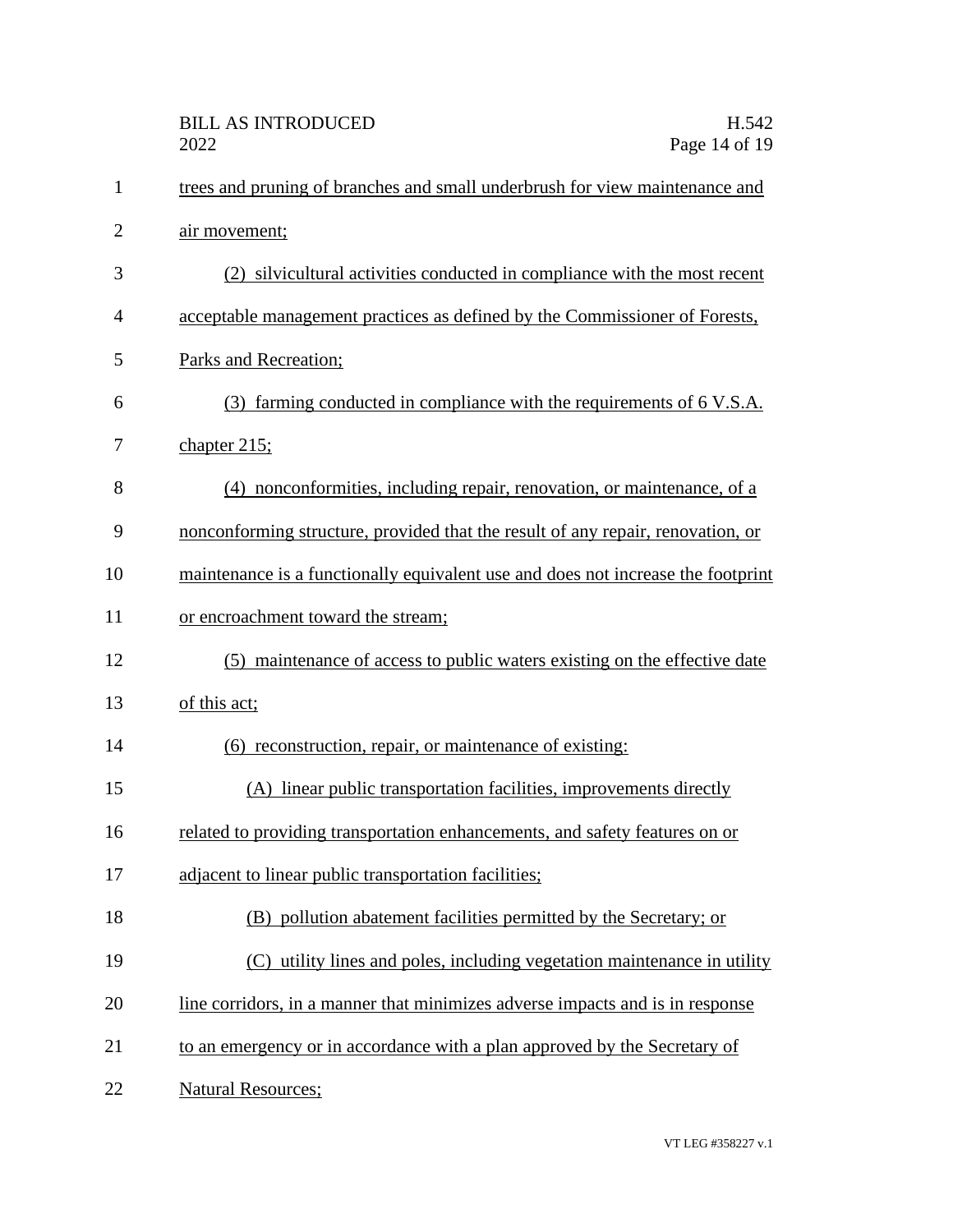| $\mathbf{1}$   | the control of non-native, invasive species of plants;<br>(7)                    |  |
|----------------|----------------------------------------------------------------------------------|--|
| $\overline{2}$ | (8) railroad activities and facilities within the jurisdiction of federal law;   |  |
| 3              | (9) stormwater treatment facilities or practices permitted by the                |  |
| 4              | Secretary and existing within a riparian protection area as of July 1, 2023,     |  |
| 5              | including repair or maintenance;                                                 |  |
| 6              | (10) construction of electric transmission projects that are subject to          |  |
| 7              | 30 V.S.A. § 248;                                                                 |  |
| 8              | (11) trail construction and maintenance conducted in conformance with            |  |
| 9              | applicable management standards recommended by the Commissioner of               |  |
| 10             | Forests, Parks and Recreation;                                                   |  |
| 11             | (12) stairways or paths of not more than six feet in width that lead to a        |  |
| 12             | stream;                                                                          |  |
| 13             | (13) stream and river restoration work that requires regrading of slope          |  |
| 14             | and establishment of a vegetated riparian area; and                              |  |
| 15             | (14) construction, expansion, or alteration of seawalls, retaining walls,        |  |
| 16             | or shoreline stabilization as part of a shoreland encroachment permit issued     |  |
| 17             | under 29 V.S.A. § 403.                                                           |  |
| 18             | § 1495. MUNICIPAL DELEGATION                                                     |  |
| 19             | (a) Delegation. The Secretary may delegate authority to permit the cutting       |  |
| 20             | of woody vegetation, construction, excavation, or filling activities within a    |  |
| 21             | riparian protection area under this chapter to a municipality that has adopted a |  |
| 22             | riparian protection bylaw or ordinance if:                                       |  |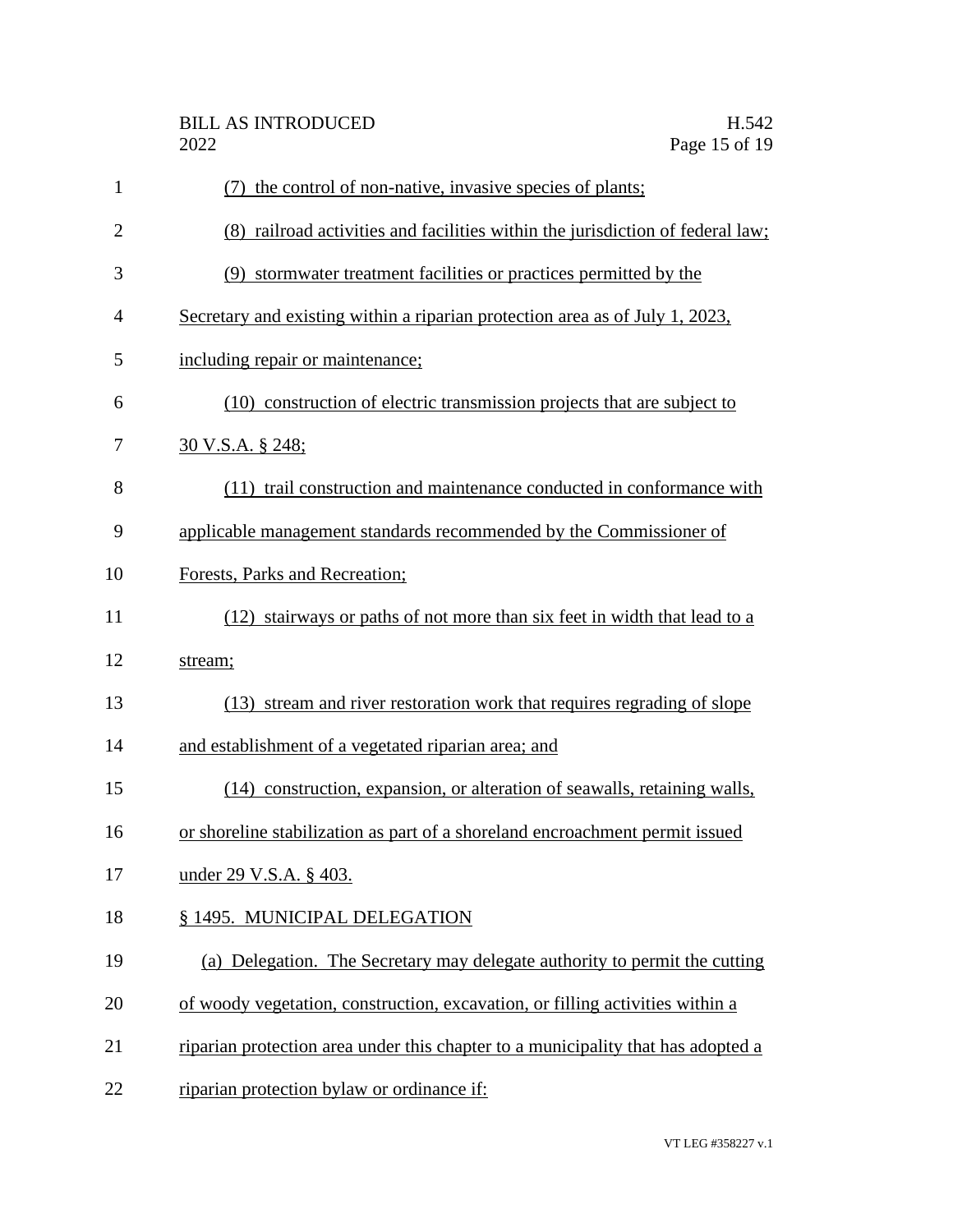| $\mathbf{1}$   | (1) the municipality adopts a bylaw or ordinance regulating cutting of             |  |  |
|----------------|------------------------------------------------------------------------------------|--|--|
| $\overline{2}$ | woody vegetation, construction, excavation, or filling activities within a         |  |  |
| 3              | riparian protection area;                                                          |  |  |
| 4              | (2) the municipal bylaw or ordinance is, as determined by the Secretary,           |  |  |
| 5              | functionally equivalent to the requirements under sections 1492, 1493, and         |  |  |
| 6              | 1494 of this title; and                                                            |  |  |
| 7              | (3) the Secretary determines that the municipality provides adequate               |  |  |
| 8              | resources for administration and enforcement of the bylaw or ordinance.            |  |  |
| 9              | (b) Delegation agreement.                                                          |  |  |
| 10             | (1) Delegation under subsection (a) of this section shall be by agreement          |  |  |
| 11             | between the Secretary and the municipality. The delegation agreement shall         |  |  |
| 12             | set the terms for revocation of delegation.                                        |  |  |
| 13             | (2) Under the delegation agreement, the Secretary and the municipality             |  |  |
| 14             | may agree, in instances where a delegated municipality does not or cannot          |  |  |
| 15             | address noncompliance, that the Secretary, after consultation with the             |  |  |
| 16             | municipality, may institute enforcement proceedings under chapter 201 of this      |  |  |
| 17             | title.                                                                             |  |  |
| 18             | (3) The delegation agreement shall require the municipality to:                    |  |  |
| 19             | (A) have or establish a process for accepting, reviewing, and                      |  |  |
| 20             | processing applications and issuing permits for cutting of woody vegetation,       |  |  |
| 21             | construction, excavation, or filling activities within a riparian protection area; |  |  |
| 22             | (B) take timely and appropriate enforcement actions;                               |  |  |

VT LEG #358227 v.1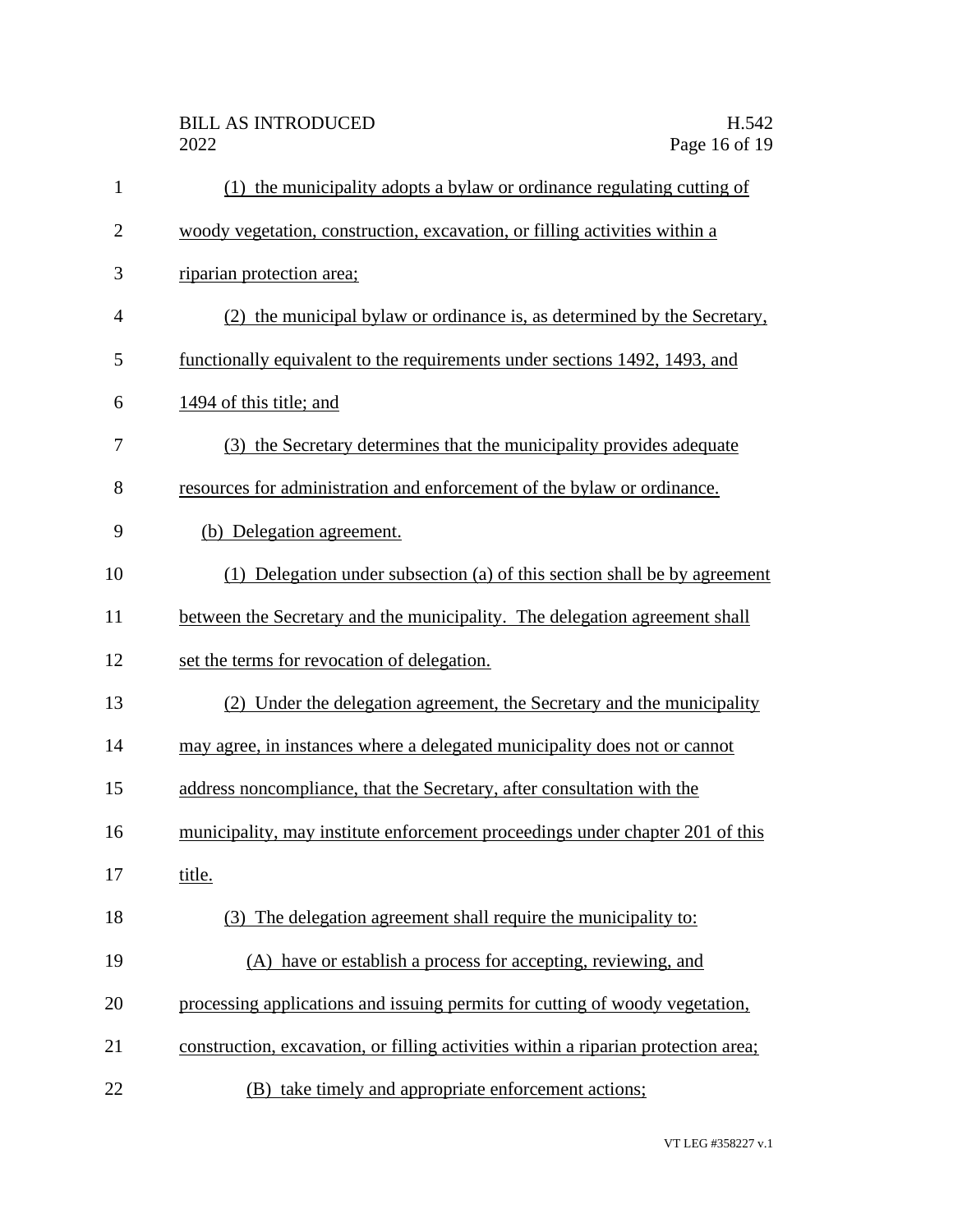| $\mathbf{1}$   | (C) commit to reporting annually to the Secretary on a form and date               |  |  |  |
|----------------|------------------------------------------------------------------------------------|--|--|--|
| $\overline{2}$ | determined by the Secretary;                                                       |  |  |  |
| 3              | (D) comply with all other requirements of the rules adopted under                  |  |  |  |
| $\overline{4}$ | this chapter; and                                                                  |  |  |  |
| 5              | (E) cure any defects in such by law or ordinance or in the                         |  |  |  |
| 6              | administration or enforcement of such bylaw or ordinance upon notice of a          |  |  |  |
| 7              | defect from the Secretary.                                                         |  |  |  |
| 8              | (4) A municipality that seeks delegation under subsection (a) of this              |  |  |  |
| 9              | section shall be presumed to satisfy the requirements of this subsection for a     |  |  |  |
| 10             | permit process and enforcement if the municipality has designated a municipal      |  |  |  |
| 11             | zoning administrator or other municipal employee or official as responsible for    |  |  |  |
| 12             | the permitting and enforcement of the cutting of woody vegetation,                 |  |  |  |
| 13             | construction, excavation, or filling activities within a riparian protection area. |  |  |  |
| 14             | § 1496. RULEMAKING                                                                 |  |  |  |
| 15             | The Secretary of Natural Resources shall adopt rules to implement the              |  |  |  |
| 16             | requirements of this chapter. The rules shall include all of the following:        |  |  |  |
| 17             | (1) Requirements for the mitigation of the impact of a regulated use or            |  |  |  |
| 18             | allowed use on a riparian buffer area, including mitigation offsets and            |  |  |  |
| 19             | mitigation banking, including a policy of not-net loss. Mitigation may include     |  |  |  |
| 20             | off-site mitigation or some combination of on-site and off-site mitigation of the  |  |  |  |
| 21             | impact to the riparian protection area when on-site mitigation alone is not        |  |  |  |
| 22             | reasonable or appropriate. Mitigation shall not be required when a new use         |  |  |  |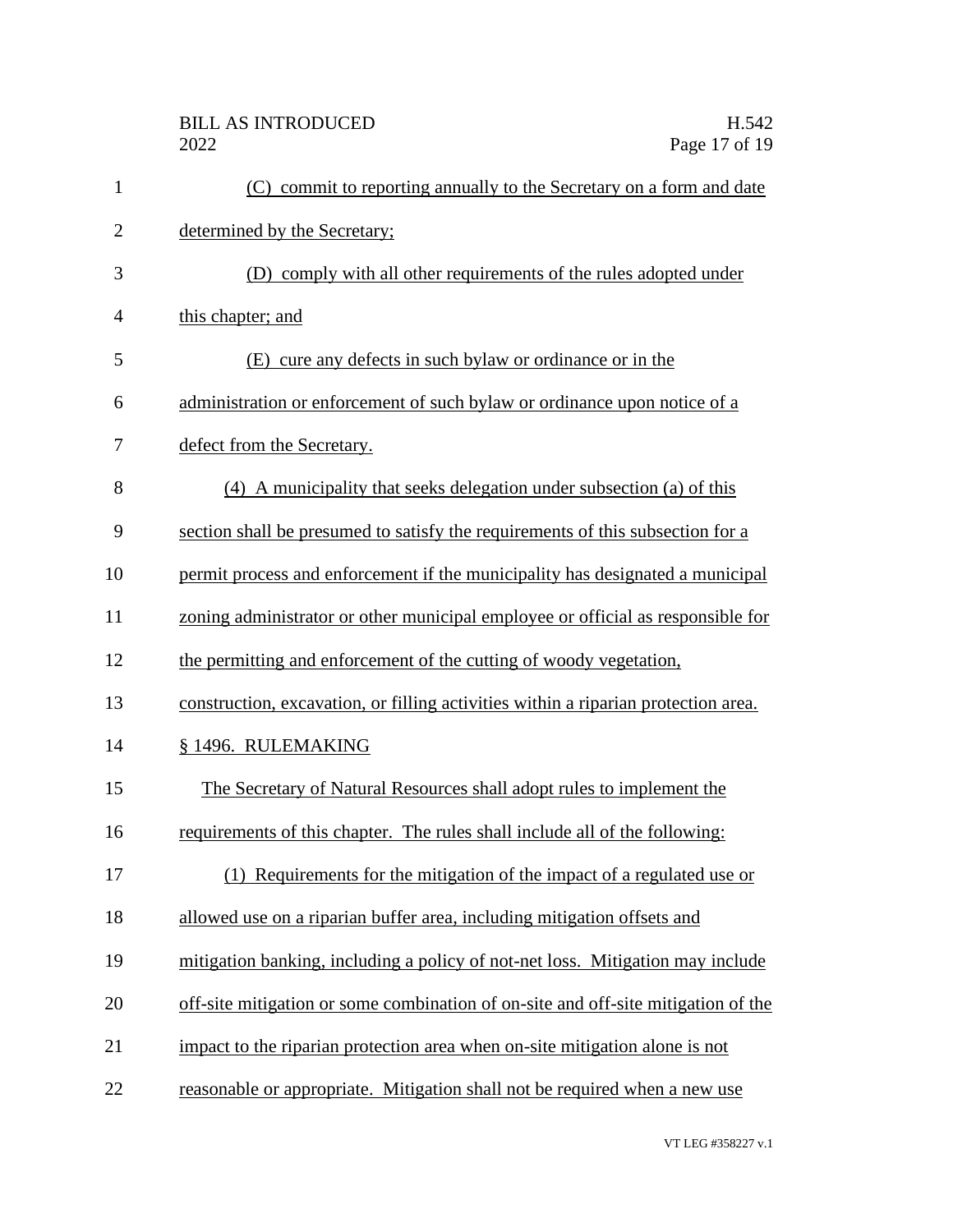|                | <b>BILL AS INTRODUCED</b><br>2022                                                | H.542<br>Page 18 of 19 |
|----------------|----------------------------------------------------------------------------------|------------------------|
| $\mathbf{1}$   | within the protection area would mitigate existing impacts to the protection     |                        |
| $\overline{2}$ | area.                                                                            |                        |
| 3              | (2) Standards for vegetative cover, including standards for removal of           |                        |
| $\overline{4}$ | vegetative cover when authorized under the chapter.                              |                        |
| 5              | (3) Other standards necessary for implement of the requirements of this          |                        |
| 6              | chapter.                                                                         |                        |
| 7              | Sec. 3. IMPLEMENTATION; TRANSITION                                               |                        |
| 8              | (a) A permit shall be required under 10 V.S.A. chapter 52 beginning on           |                        |
| 9              | July 1, 2023.                                                                    |                        |
| 10             | (b) A permit under 10 V.S.A. chapter 52 for the riparian protection area         |                        |
| 11             | shall not be required on a parcel of land for a project for which:               |                        |
| 12             | (1) all necessary State, local, or federal permits have been obtained prior      |                        |
| 13             | to July 1, 2023, and the permit holder takes no subsequent act that would        |                        |
| 14             | require a permit or registration under 10 V.S.A. chapter 52; or                  |                        |
| 15             | (2) a complete application for all applicable local, State, and federal          |                        |
| 16             | permits has been submitted on or before the effective date of this act, provided |                        |
| 17             | that the applicant does not subsequently file an application for a permit        |                        |
| 18             | amendment that would require a permit under 10 V.S.A. chapter 52, and            |                        |
| 19             | substantial construction of the impervious surface or cleared area commences     |                        |
| 20             | within two years of the date on which all applicable local, State, and federal   |                        |
| 21             | permits become final.                                                            |                        |